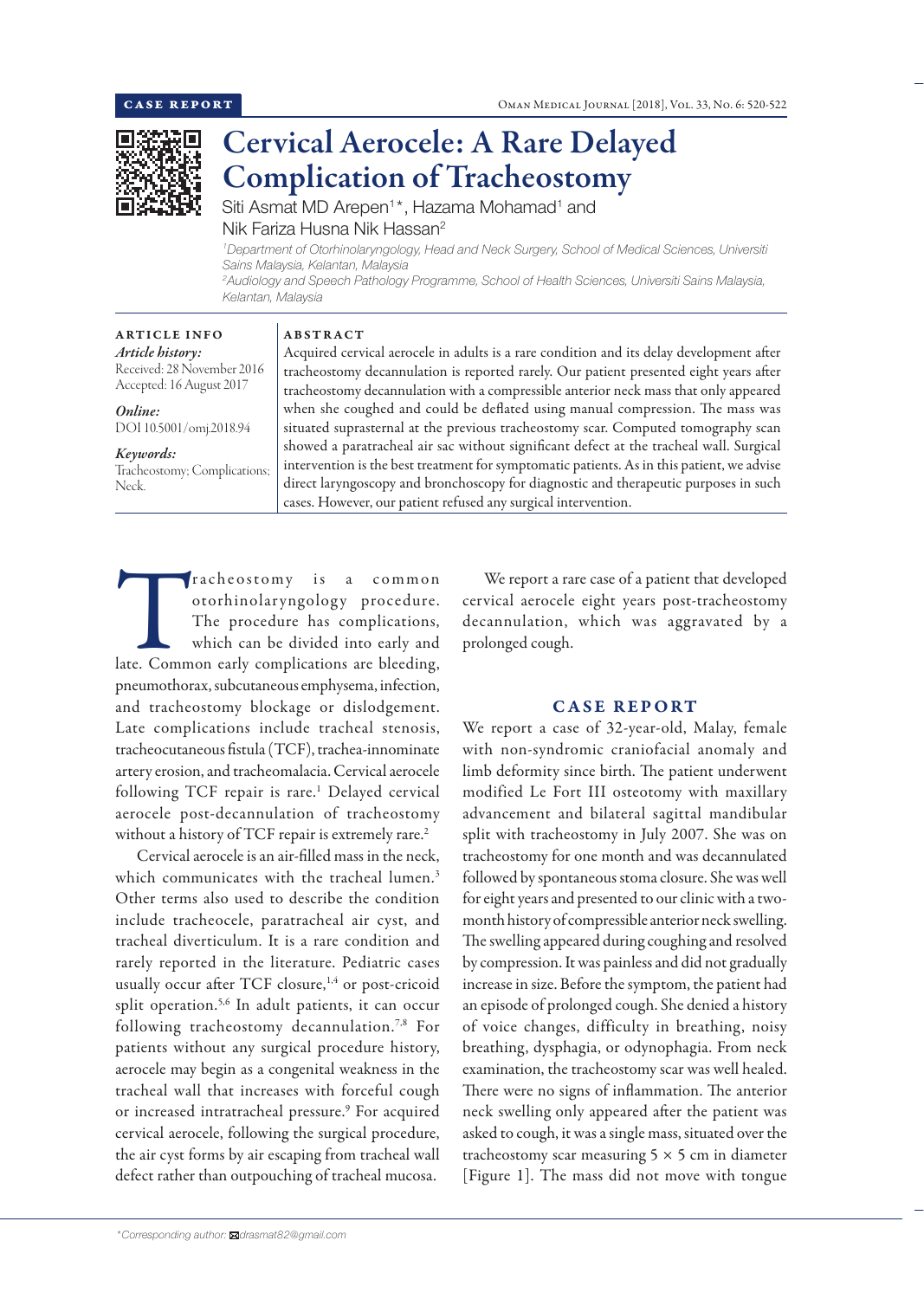

Figure 1: (a) At rest. (b) Post-coughing: swelling over the tracheostomy scar.

protrusion or swallowing. The mass margin was welldefined, soft in consistency, crepitus on palpation, and non-tender. It was completely reducible with compression. Flexible nasopharyngolaryngoscopy showed normal findings. We saw no submucosal mass in the false cord suggestive of internal laryngocele and no pooling of saliva. Computed tomography (CT) scan findings showed a superficial lobulated midline lesion at the anterior neck region measuring approximately 2.9 cm (anterior-posterior)  $\times$  3.6 cm (width)  $\times$  4.3 cm (craniocaudal). The lesion was homogenously hypodense with Hounsfield unit suggestive of air content with no enhancement postcontrast. It was located anterior to the trachea, and there was no communication seen between the mass and trachea [Figure 2].

# DISCUSSION

Acquired cervical aerocele usually occurs as a complication of TCF closure or repair. TCF is one of the rare delayed complications of tracheostomy. Occurrence of cervical aerocele following TCF repair is very much rare. They have been rarely reported to occur after decannulation of tracheostomy.<sup>2</sup> In the literature, three cases of aerocele following decannulation of tracheostomy have been reported in adults<sup>7,10</sup> and three cases in children.<sup>1,4,11</sup> Two cases were reported 10 years after decannulation<sup>2,10</sup> and two cases occurred a few months after decannulation.<sup>4,7</sup> Our patient developed cervical aerocele eight years after decannulation following an episode of prolonged cough. In our patient, prolonged cough was the significant risk factor for aerocele. It may be due to bouts of intense increased intratracheal pressure causing a fistula between the trachea and the deep space of the neck.

Acquired cervical aerocele can be asymptomatic or with non-specific symptoms. However, they may present with pharyngeal discomfort and cough with or without phlegm.12 Our patient presented with a history of neck swelling over the tracheostomy scar which was reducible by compression and reappeared during cough. From clinical presentations, the



Figure 2:(a) Sagittal and (b) axial view of computed tomography neck scan.